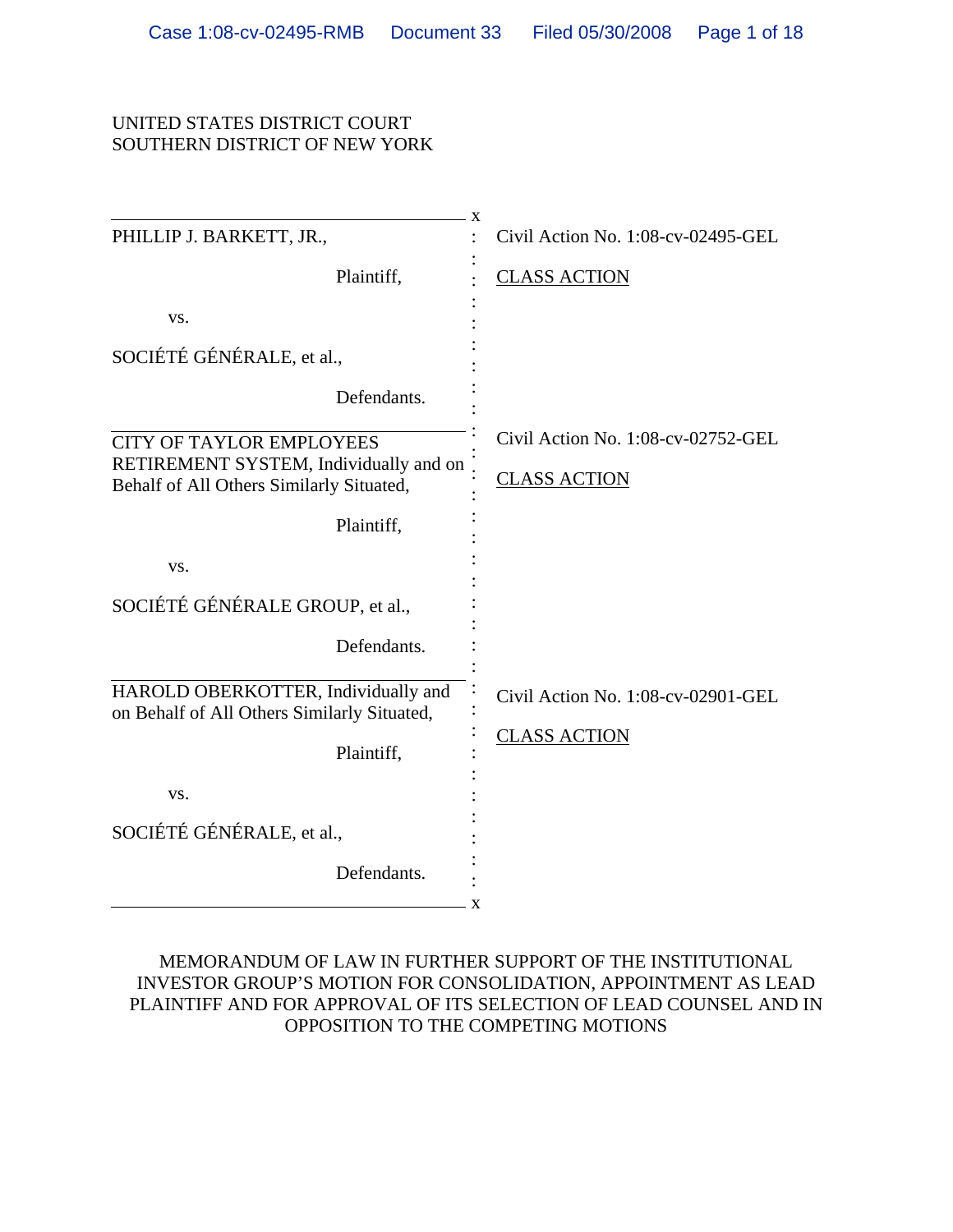# **TABLE OF CONTENTS**

| I.  |                                                                           |    |                                                                  |                                                          |  |  |  |
|-----|---------------------------------------------------------------------------|----|------------------------------------------------------------------|----------------------------------------------------------|--|--|--|
| II. |                                                                           |    |                                                                  |                                                          |  |  |  |
|     | A.                                                                        |    | The Procedures Required by the PSLRA for the Appointment of Lead |                                                          |  |  |  |
|     | 1.<br>The Institutional Investor Group Has the Largest Financial Interest |    |                                                                  |                                                          |  |  |  |
|     |                                                                           | 2. | The Institutional Investor Group Satisfies the Requirements of   |                                                          |  |  |  |
|     |                                                                           |    | (i)                                                              | The Institutional Investor Group's Claims Are Typical of |  |  |  |
|     |                                                                           |    | (ii)                                                             | The Institutional Investor Group Will Fairly and         |  |  |  |
|     | <b>B.</b>                                                                 |    |                                                                  |                                                          |  |  |  |
| Ш.  |                                                                           |    |                                                                  |                                                          |  |  |  |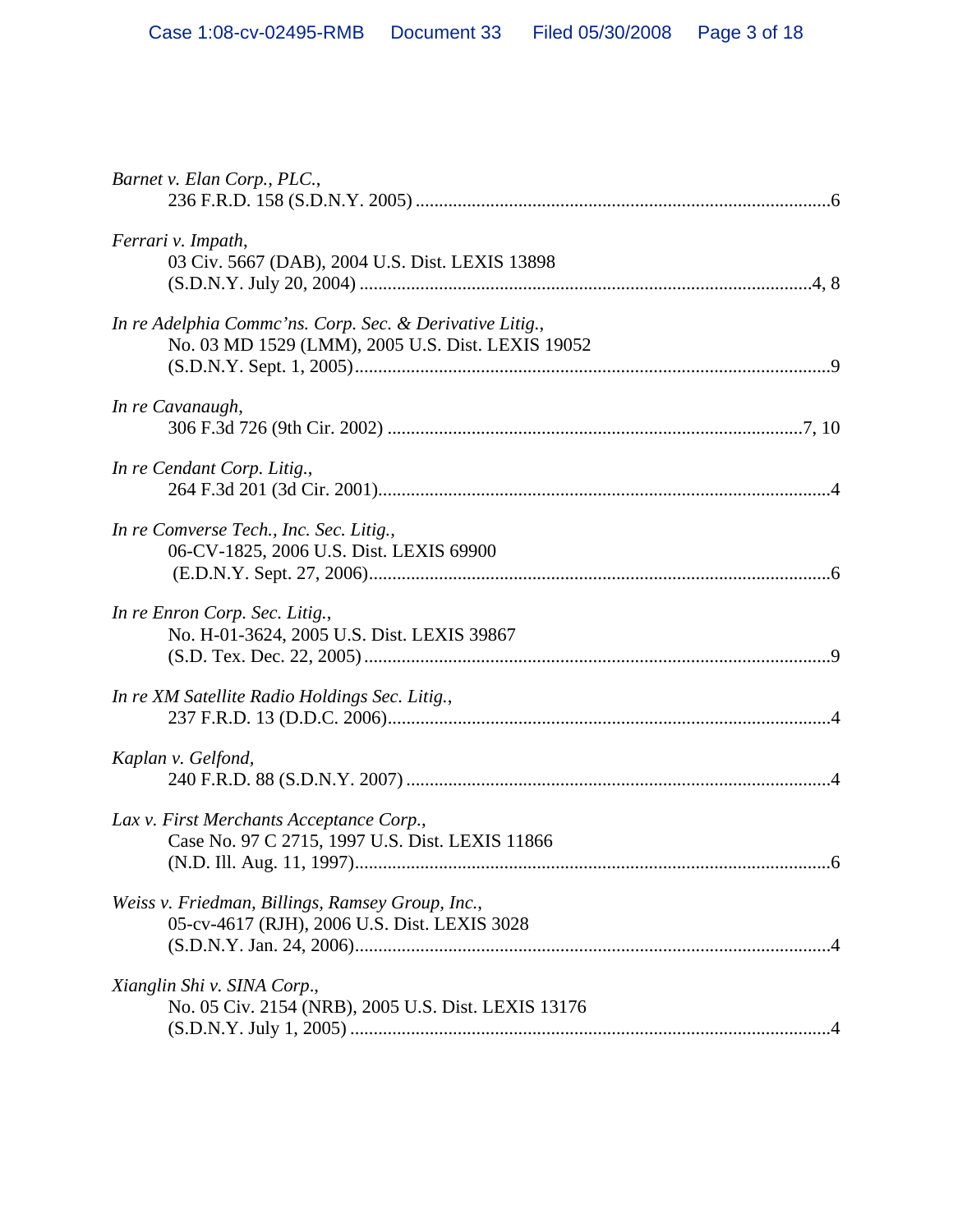# **STATUTES, RULES AND REGULATIONS**  15 U.S.C. §78u-4 ........................................................................................................................ *passim* Federal Rules of Civil Procedure Rule 23(a).................................................................................................................2, 3, 7, 8 **SECONDARY AUTHORITIES**  Rep. No. 104-369, 104th..................................................................................................................9

**Page**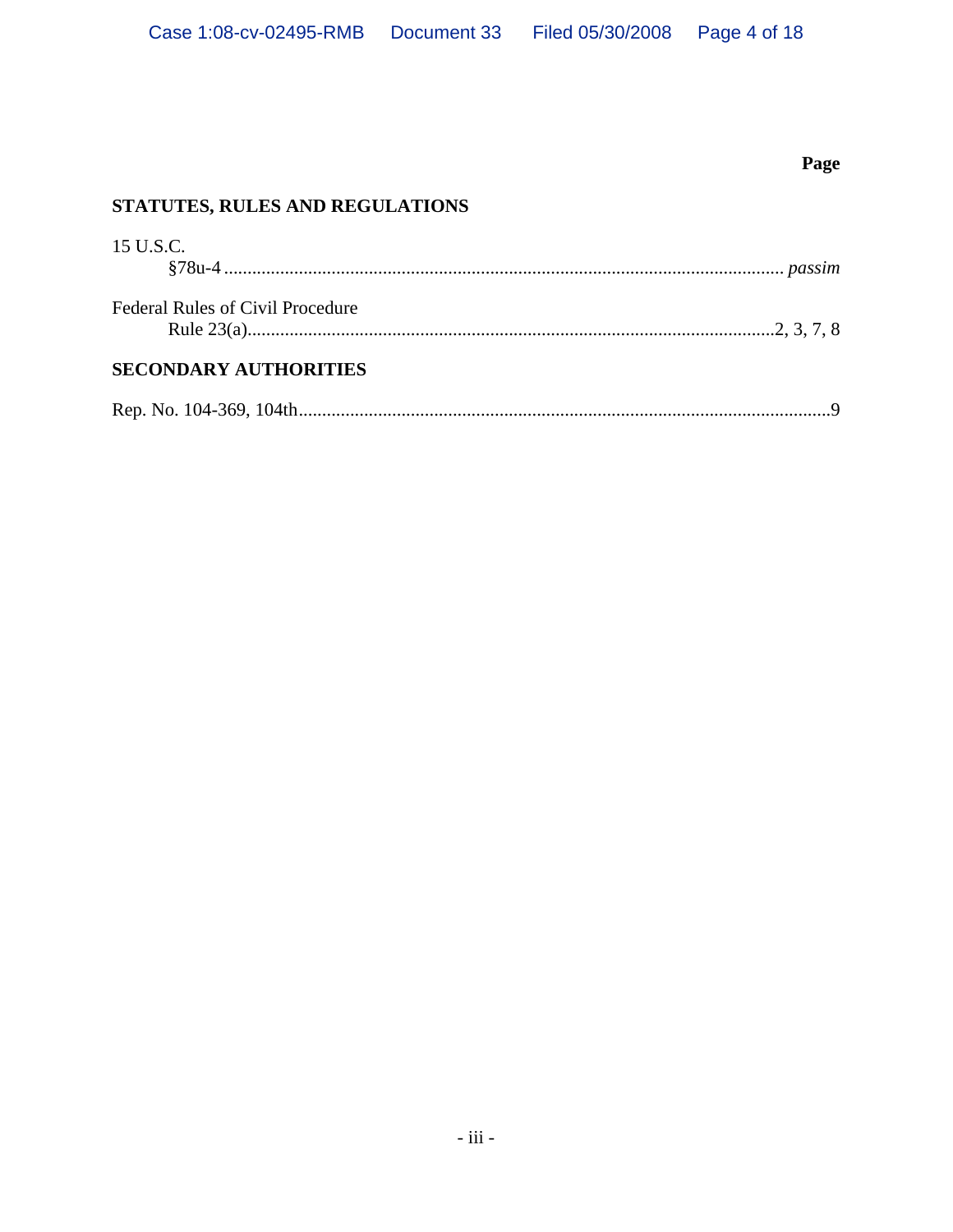Institutional Investors Vermont Pension Investment Committee ("VPIC"), Boilermaker-Blacksmith National Pension Fund ("Boilermaker-Blacksmith Fund"), United Food and Commercial Workers Union-Employer Pension Fund ("UFCW") and United Food and Commercial Workers Union Local 880 - Retail Food Employers Joint Pension Fund ("UFCW 880") (collectively, the "Institutional Investor Group") respectfully submit this memorandum of law in further support of their motion for consolidation, appointment as Lead Plaintiff and for approval of their selection of Lead Counsel and in opposition to the competing motions.

#### **I. PRELIMINARY STATEMENT**

 $\overline{a}$ 

On May 12, 2008, five motions were filed in the above-captioned actions, each one seeking consolidation of the actions, appointment of the respective movant as Lead Plaintiff and approval of each movant's selection of counsel as Lead Counsel. The movants are as follows: (1) the Institutional Investor Group; (2) Oklahoma Firefighters Pension and Retirement System ("Oklahoma"); (3) New Jersey Carpenters Annuity and Pension Funds (the "New Jersey Funds Group"); (4) Police and Fire Retirement System of the City of Detroit ("PFRS")<sup>1</sup>; and (5) Harold Oberkotter.

All movants agree that the Private Securities Litigation Reform Act of 1995 ("PSLRA") directs the Court to "appoint as lead plaintiff the member or members of the purported plaintiff class that the court determines to be most capable of adequately representing the interests of [the] class members" in this litigation. 15 U.S.C. §78u-4(a)(3)(B)(i). There is also no dispute that, pursuant to the PSLRA, the presumptively most adequate plaintiff is the one that (1) "has the largest financial

<sup>1</sup> On May 19, 2008, PFRS withdrew its motion, citing the larger financial interest of the other movants. On May 21, 2008, this Court granted PFRS's motion to withdraw.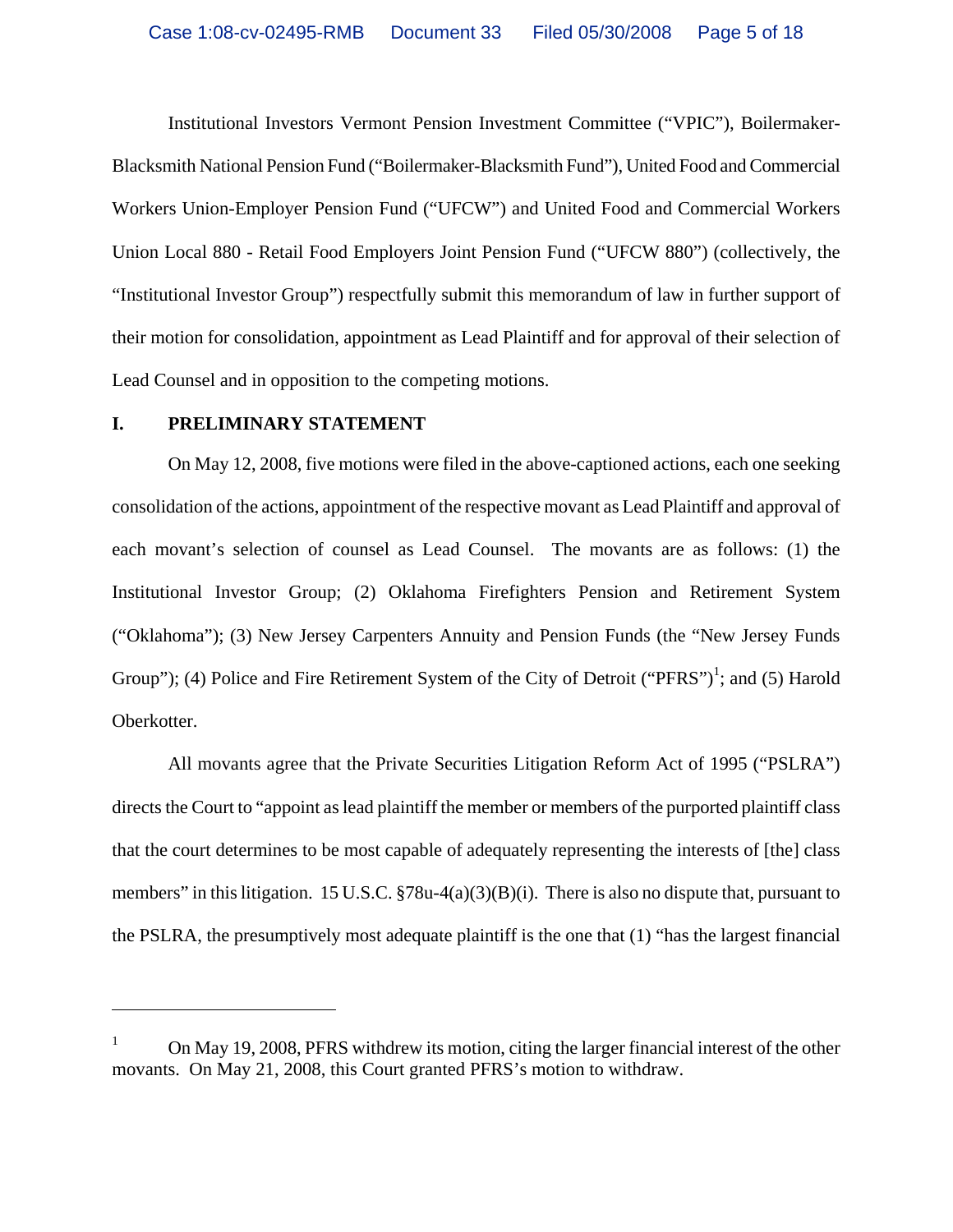interest in the relief sought by the class," and (2) "otherwise satisfies the requirements of Rule 23 of the Federal Rules of Civil Procedure." 15 U.S.C. §78u-4(a)(3)(B)(iii)(I)(bb)-(cc).

With a financial interest in this litigation of over \$6.8 million, the Institutional Investor Group clearly has the largest financial interest in this litigation. Indeed, VPIC, one of the members of the Institutional Investor Group, *alone* has a larger financial interest than all of the competing movants *combined*. Moreover, as detailed herein, the Institutional Investor Group, a cohesive group of four sophisticated institutional investors, satisfies the requirements of Rule 23 of the Federal Rules of Civil Procedure. Its members purchased both American Depositary Receipts ("ADRs") of Société Générale Group ("SocGen" or the "Company"), and common shares of SocGen and their claims are typical of the rest of the Class. The members of the Institutional Investor Group have also submitted a joint declaration which further illustrates their commitment to diligently pursue the claims in this case on behalf of the Class. *See* Institutional Investor Group's Joint Declaration in Further Support of Its Motion for Consolidation, Appointment as Lead Plaintiff and Approval of Its Selection of Lead Counsel (attached hereto as Exhibit A) (the "Joint Declaration"). Moreover, the members of the Institutional Investor Group are large pension funds and retirement systems with experienced advisors and counsel, including, for example, the Attorney General for the State of Vermont, whose office intends to work closely with its proposed co-Lead Plaintiffs and with attorneys at Coughlin Stoia Geller Rudman & Robbins LLP ("Coughlin Stoia") to protect the interests of the VPIC, proposed co-Lead Plaintiffs and the Class. As such, the Institutional Investor Group is the presumptive Lead Plaintiff and its motion should be granted.

For these reasons, and as described more fully below and in the Institutional Investor Group's prior submission, the Institutional Investor Group should be appointed Lead Plaintiff, its choice of Lead Counsel should be approved and the competing motions should be denied.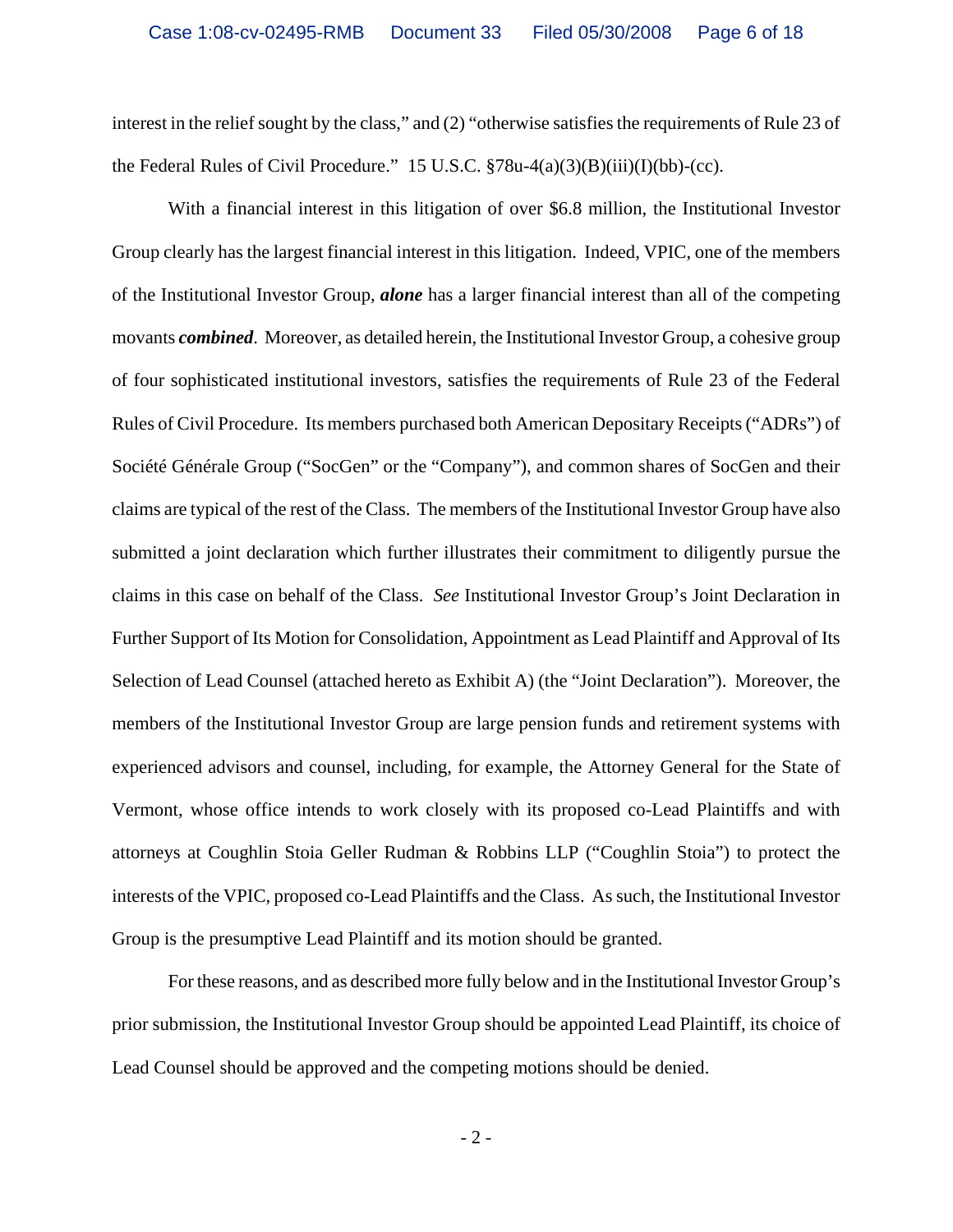## **II. ARGUMENT**

## **A. The Procedures Required by the PSLRA for the Appointment of Lead Plaintiff**

Section 21D of the PSLRA provides that, in securities class actions, courts "shall appoint as

lead plaintiff(s) the member or members of the purported plaintiff class that the court determines to

be most capable of adequately representing the interests of the class members." 15 U.S.C. §78u-

 $4(a)(3)(B)(i)$ . In determining which class member is "the most adequate plaintiff," the PSLRA

provides that:

[T]he court shall adopt a presumption that the most adequate plaintiff in any private action arising under this Act is the *person or group of persons* that

(aa) has either filed the complaint or made a motion in response to a notice ...

(bb) in the determination of the court, has the *largest financial interest* in the relief sought by the class; and

(cc) otherwise satisfies the requirements of Rule 23 of the Federal Rules of Civil Procedure.

15 U.S.C. §78u-4(a)(3)(B)(iii)(I) (emphasis added.).

As set forth herein, the Institutional Investor Group – a small, cohesive group of four institutional investors that includes purchasers of both SocGen ADRs and common shares – is the presumptive Lead Plaintiff and none of the other movants can offer any type of proof to rebut that presumption. *See* 15 U.S.C. §78u-4(a)(3)(B)(iii)(II) (stating that "proof" is required to rebut the presumption afforded to the presumptive lead plaintiff). Indeed, this Court, other courts in this District, and courts across the country routinely appoint groups of investors, such as the Institutional Investor Group, as Lead Plaintiff pursuant to the PSLRA. *See e.g., In re Refco, Inc. Sec. Litig.*, 05 Civ. 8626 (GEL) (S.D.N.Y. Feb. 8, 2006) (appointing a group of investors as Lead Plaintiffs) (attached hereto as Exhibit B); *In re Global Crossing Access Charge Litigation*, 04 MD 1630 (GEL) (S.D.N.Y. Dec. 17, 2004) (same) (attached hereto as Exhibit C); *Demarco, et al. v. Robertson*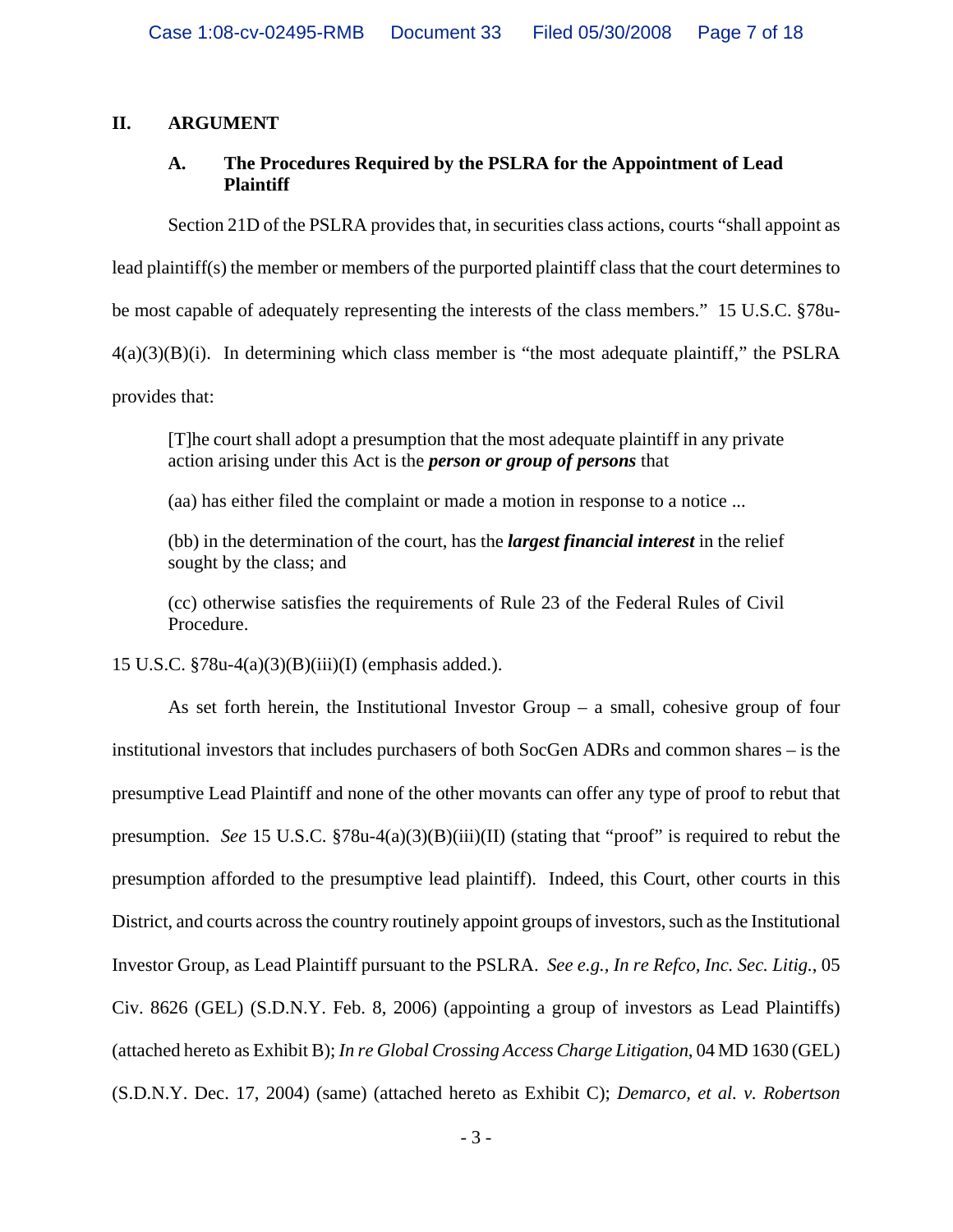*Stephens*, *et al,* 1:03-cv-00590-GEL (same) (docket entry #7) (docket attached hereto as Exhibit D); *Mann, et al. v. Worldwide Xceed*, *et al,* 1:01-cv-01125-GEL (docket entry #11) (same) (docket attached hereto as Exhibit E); *In re: Allied Capital*, 1:02-cv-03812-GEL (docket entry #16) (same) (docket attached hereto as Exhibit F); *Reimer v. Ambac Fin. Group, Inc.,* 08 Civ. 411 (NRB), 2008 U.S. Dist. LEXIS 38729 S.D.N.Y. (May 9, 2008) (same); *Xianglin Shi v. SINA Corp*., No. 05 Civ. 2154 (NRB), 2005 U.S. Dist. LEXIS 13176 (S.D.N.Y. July 1, 2005) (same); *Ferrari v. Impath*, 03 Civ. 5667 (DAB), 2004 U.S. Dist. LEXIS 13898 (S.D.N.Y. July 20, 2004) (same); *In re XM Satellite Radio Holdings Sec. Litig.*, 237 F.R.D. 13, 20 (D.D.C. 2006) (same); *In re Cendant Corp. Litig.*, 264 F.3d 201 (3d Cir. 2001) (same).

Thus, the appointment of the four members of the Institutional Investor Group as Lead Plaintiff is proper.

#### **1. The Institutional Investor Group Has the Largest Financial Interest in this Litigation**

Courts have noted that the determining factor in appointing lead plaintiff is the second statutory requirement, *i.e.*, the amount of financial interest claimed. *See Yeroushalami v. DHB Industries, Inc., et al.,* CV-05-4296 (JS) (ETB) (Report and Recommendations) at \*17 (E.D.N.Y. Jan. 9, 2006) (attached hereto as Exhibit G)("Indeed, the factor that most significantly distinguishes the proposed lead plaintiffs, and the factor the Court is directed to consider under 15 U.S.C. § 78u- $4(a)(3)(B)(iii)(I)$ , is the financial relief sought by each movant, based on the proposed lead plaintiffs' amount of alleged loss."). While the PSLRA does not specify how to decide which plaintiff has the "largest financial interest" in the relief sought, it is often determined most simply by which potential lead plaintiff has suffered the greatest total losses. *See Kaplan v. Gelfond,* 240 F.R.D. 88, 93 (S.D.N.Y. 2007) (stating that courts place the most emphasis on "the approximate loss suffered by the movant"); *see also Weiss v. Friedman, Billings, Ramsey Group, Inc.*, 05-cv-4617 (RJH), 2006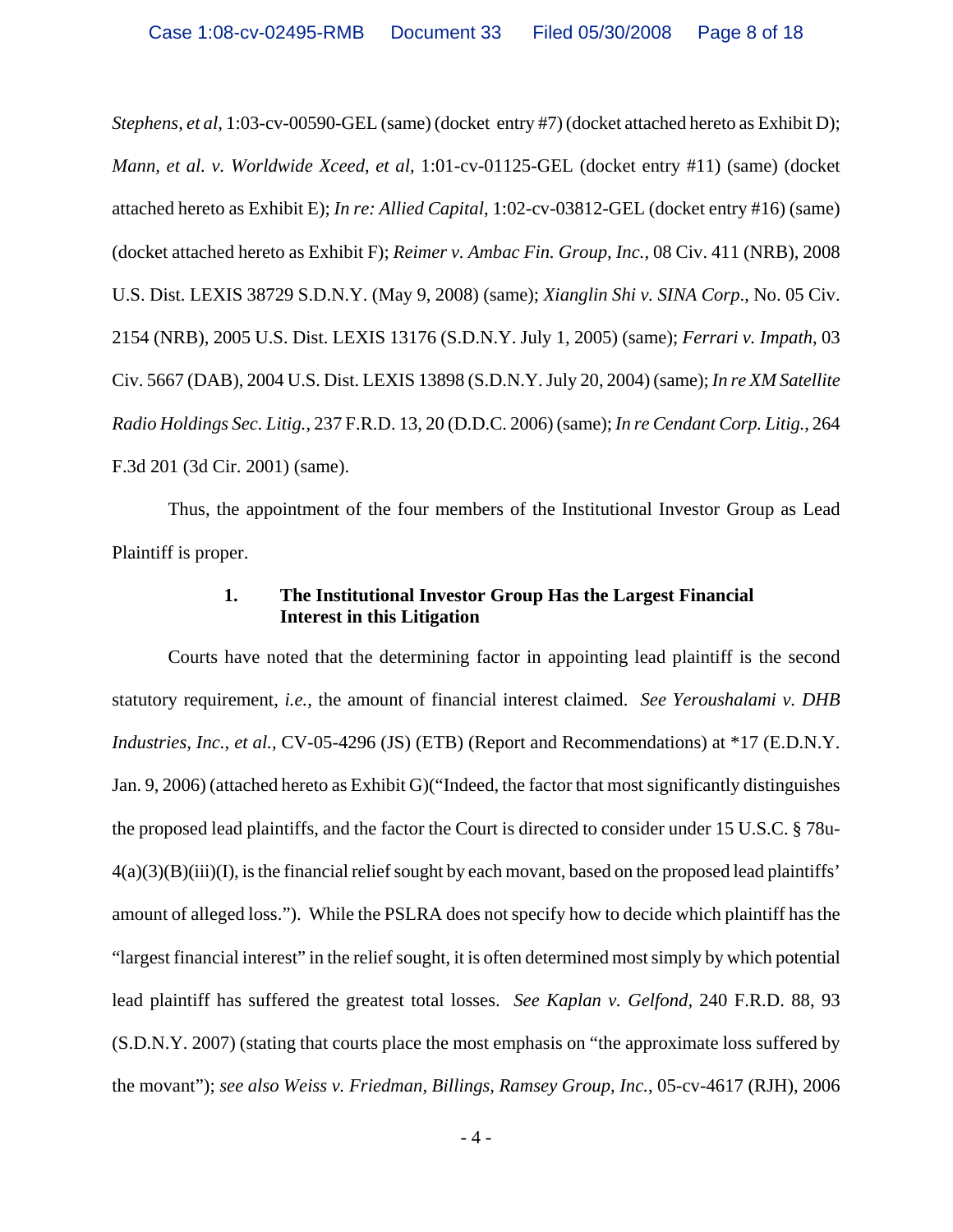U.S. Dist. LEXIS 3028, \*13-14 (S.D.N.Y. Jan. 24, 2006) ("We believe that the best yardstick by which to judge 'largest financial interest' is the amount of loss, period"). The size of a movant's losses are either calculated using the "first-in/first-out" ("FIFO")<sup>2</sup> method or the "last-in/first-out"  $("LIFO")<sup>3</sup>$  method. Using either methodology, the Institutional Investor Group has the largest financial interest in this litigation. For example, under FIFO, the movants' losses are as follows:

| Movant                                          | <b>FIFO Losses</b> |  |
|-------------------------------------------------|--------------------|--|
| The Institutional Investor Group \$6,847,909.85 |                    |  |
| Oklahoma                                        | $$1,689,734.26^4$  |  |
| New Jersey Funds Group                          | \$1,406,440.02     |  |
| Harold Oberkotter                               | \$41,480.60        |  |

Moreover, under LIFO, the movants' losses are as follows:

 $\overline{a}$ 

| Movant                                          | <b>LIFO Losses</b> |  |  |
|-------------------------------------------------|--------------------|--|--|
| The Institutional Investor Group \$3,736,467.58 |                    |  |  |
| Oklahoma                                        | \$1,689,734.26     |  |  |
| New Jersey Funds Group                          | \$1,406,440.02     |  |  |
| Harold Oberkotter                               | \$41,480.60        |  |  |

<sup>2</sup> Under the "first-in/first-out" ("FIFO") method, shares sold during the Class Period are matched with the first shares held or purchased at the beginning of the Class Period, whichever comes first.

<sup>3</sup> Under the "last-in/first-out" ("LIFO") method, a plaintiff's sales of the defendant's stock during the Class Period are matched against the last shares purchased, resulting in an off-set of Class Period gains from a plaintiff's ultimate losses.

<sup>4</sup> In its opening motion, Oklahoma claims losses of 1,157,035.24 Euros. For the convenience of the Court, counsel for the Institutional Investor Group used the exchange rate of 1.4604 – the exchange rate on January 24, 2008, the day after the end of the Class Period – to calculate Oklahoma's financial interest in US dollars.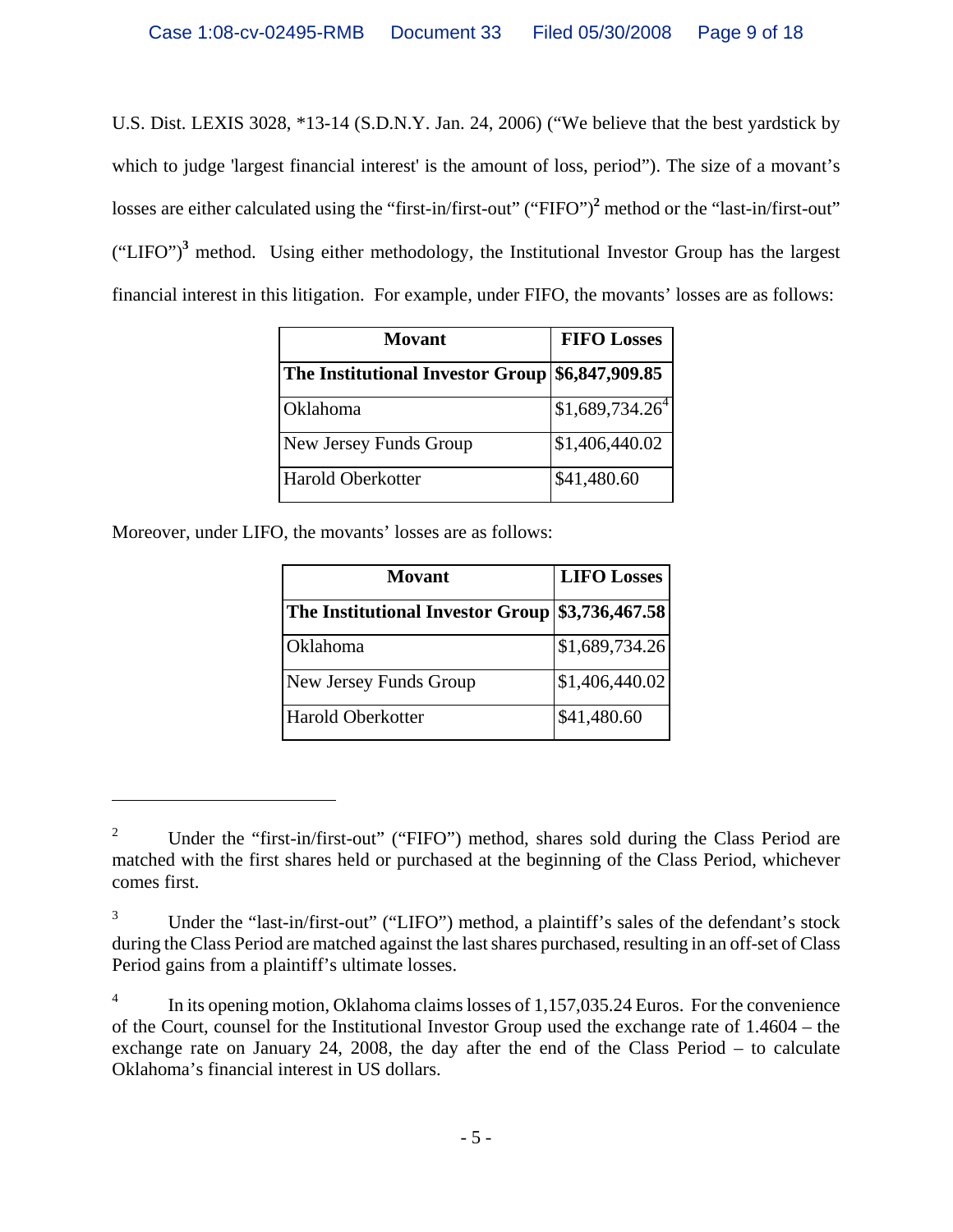In addition to the size of a movant's losses, courts have also looked at other factors in determining a movant's financial interest, the so-called four factor test. *See Lax v. First Merchants Acceptance Corp.*, Case No. 97 C 2715, 1997 U.S. Dist. LEXIS 11866, at \*17 (N.D. Ill. Aug. 11, 1997). The four factors are: (1) the number of shares purchased; (2) the number of net shares purchased; (3) the total net funds expended by the plaintiffs during the class period; and (4) the approximate losses suffered by the plaintiffs. *See In re Comverse Tech., Inc. Sec. Litig.,* 06-CV-1825 (NGG) (RER), 2006 U.S. Dist. LEXIS 69900, at \*4 (E.D.N.Y. Sept. 27, 2006). The following chart analyzes the competing movants under the four factor test:

| <b>Movant</b>             | # of Shares<br><b>Purchased</b> | Number of<br><b>Net Shares</b><br><b>Purchased</b> | <b>Net Funds</b><br><b>Expended</b> | <b>FIFO Loss</b> | <b>LIFO Loss</b> |
|---------------------------|---------------------------------|----------------------------------------------------|-------------------------------------|------------------|------------------|
| The Institutional 143,566 |                                 | 86,681                                             | \$10,413,158.06                     | \$6,847,909.85   | \$3,736,467.58   |
| <b>Investor Group</b>     |                                 |                                                    |                                     |                  |                  |
| Oklahoma                  | 27,896                          | 6,354                                              | \$2,183,076.95                      | \$1,689,734.26   | \$1,689,734.26   |
| New Jersey                | 105,360                         | 105,360                                            | \$3,704,885.42                      | \$1,406,440.02   | \$1,406,440.02   |
| <b>Funds Group</b>        |                                 |                                                    |                                     |                  |                  |
| Harold                    | 4,000                           | 4,000                                              | \$127,115.00                        | \$41,480.60      | \$41,480.60      |
| Oberkotter                |                                 |                                                    |                                     |                  |                  |

Accordingly, under the four factor test – or any other analysis of financial interest – the Institutional Investor Group has by far the largest financial interest among the various movants. Moreover, VPIC, one of its members, has a larger *individual loss* (\$3,442,044.21) than all of the competing movants *combined*. *See Barnet v. Elan Corp., PLC.*, 236 F.R.D. 158, 162 (S.D.N.Y. 2005) ("even were the Court to deconstruct the Group, two of its individual members would still have the 'largest financial interest' pursuant to 15 U.S.C. § 78u-4(a)(3)(B)(iii)"). Thus, there can be no legitimate challenge to the Institutional Investor Group's claim that it has the largest financial interest.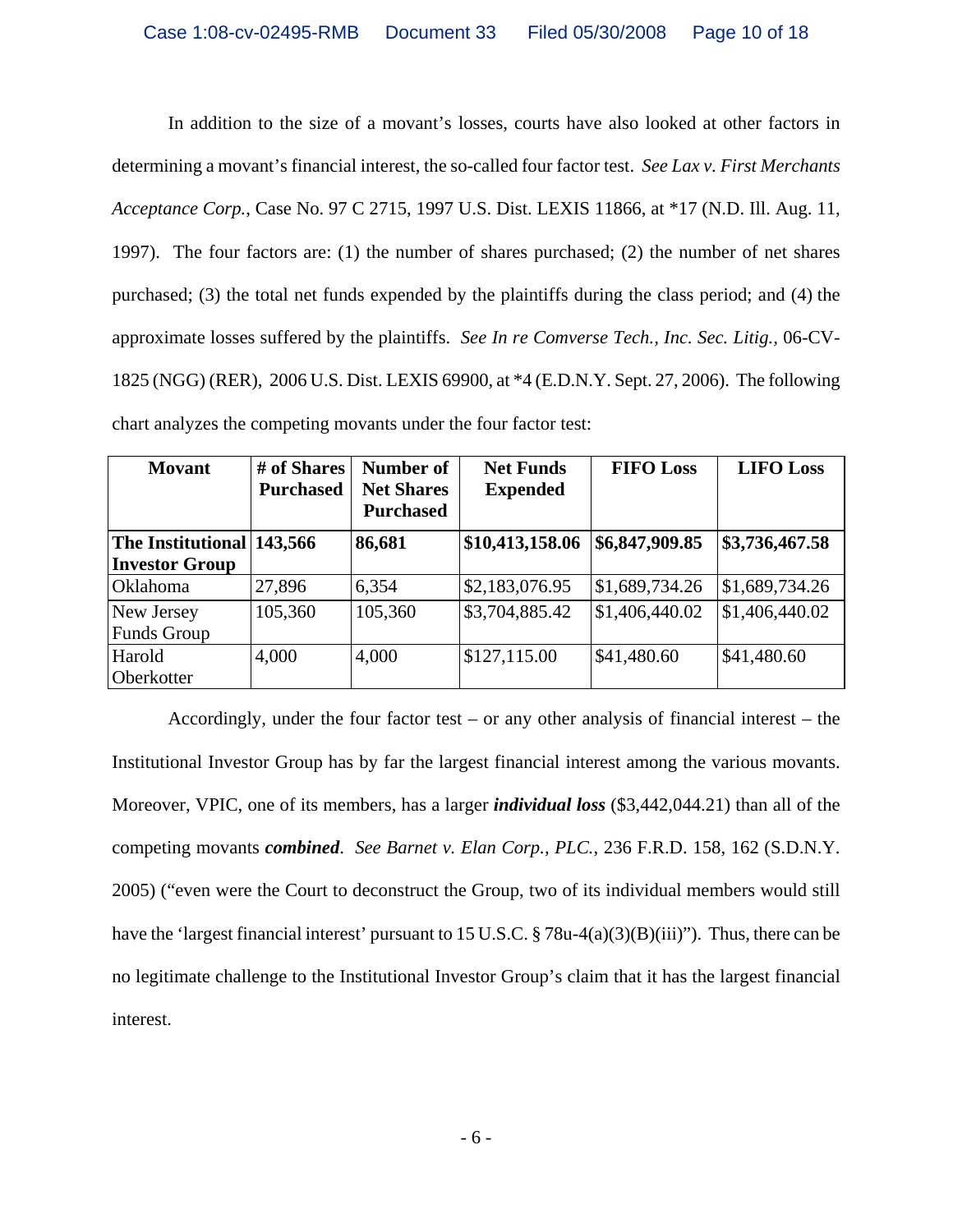# **2. The Institutional Investor Group Satisfies the Requirements of Rule 23**

Under the PSLRA, once a court finds that a movant has the largest financial interest in the litigation and is otherwise adequate and typical, as is the case with the Institutional Investor Group here, the court must appoint that plaintiff as Lead Plaintiff unless the court finds that the movant has not made a *prima facie* showing of adequacy and typicality. *See In re Cavanaugh*, 306 F.3d 726 (9th Cir. 2002). In this regard, the court in Cavanaugh stated:

[A] straightforward application of the statutory scheme, as outlined above, provides no occasion for comparing plaintiffs with each other on any basis other than their financial stake in the case. Once that comparison is made and the court identifies the plaintiff with the largest stake in the litigation, further inquiry must focus on that plaintiff alone and [should] be limited to determining whether he satisfies the other statutory requirements.

306 F.3d at 732.

## **(i) The Institutional Investor Group's Claims Are Typical of the Claims of the Class**

Under Rule  $23(a)(3)$ , the claims or defenses of the representative parties must be typical of those of the class. The Institutional Investor Group's claims are typical of the claims of the rest of the class because, just like other class members, the members of the Institutional Investor Group purchased ADRs of SocGen, as well as common shares, during the Class Period in reliance upon the allegedly materially false and misleading statements issued by Defendants, and suffered damages thereby. In fact, the Institutional Investor Group is the only movant who purchased both ADRs and common shares of SocGen, ensuring that the interests of purchasers of all relevant securities will be properly represented. Thus, the Institutional Investor Group's claims are typical of those of other class members since its claims and the claims of other class members arise out of the same course of events. *See Reimer,* 2008 U.S. Dist. LEXIS 38729, at \*12 ("Typicality is satisfied when each class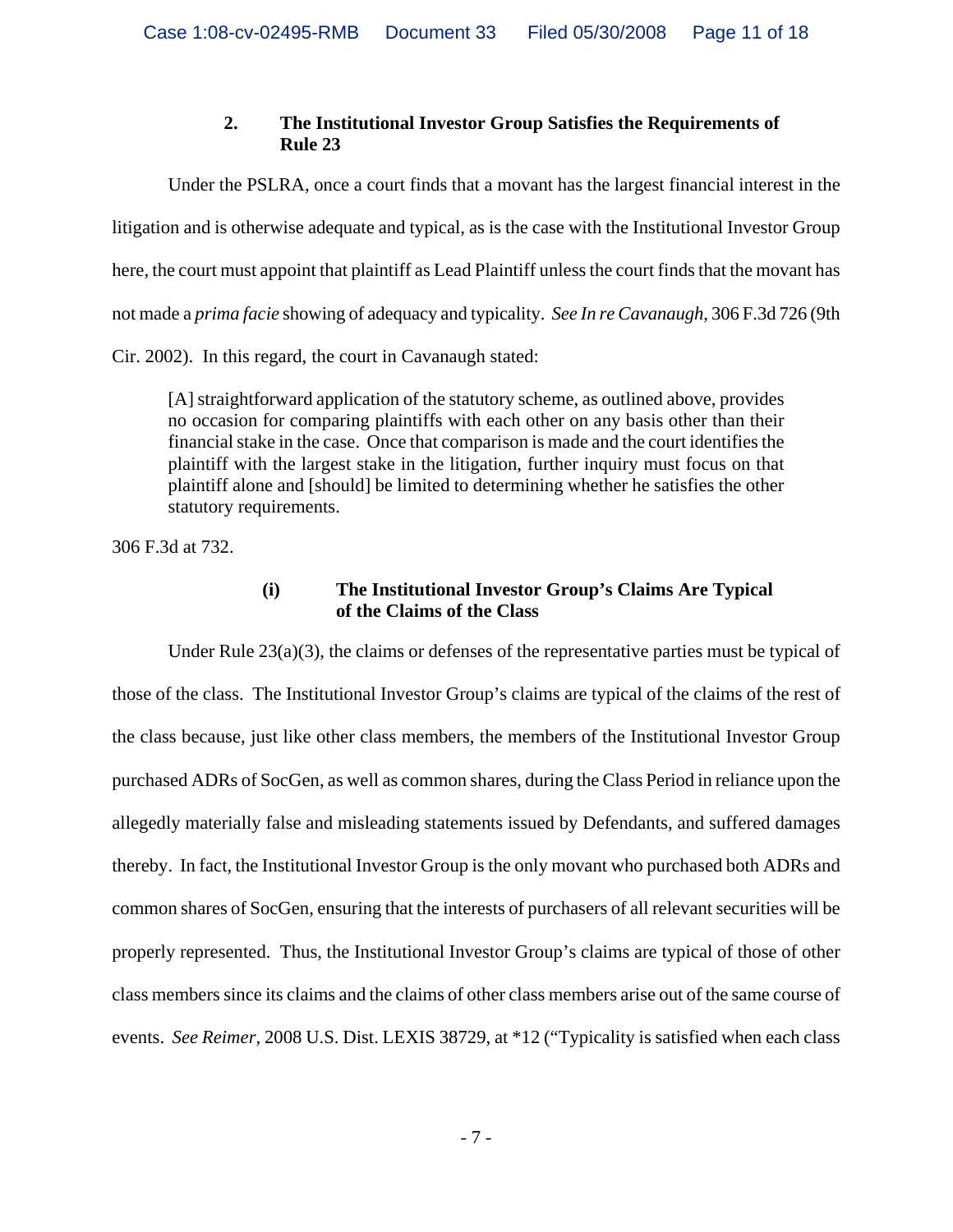member's claim arises from the same course of events, and each class member makes similar legal arguments to prove the defendant's liability.").

## **(ii) The Institutional Investor Group Will Fairly and Adequately Protect the Interests of the Class**

Under Rule  $23(a)(4)$ , the representative parties must also "fairly and adequately protect the interests of the class." As evidenced by the injuries suffered by the Institutional Investor Group, who purchased the relevant SocGen securities at prices allegedly artificially inflated by Defendants' materially false and misleading statements, the interests of the Institutional Investor Group are clearly aligned with the interests of the members of the class, and there is no evidence of any antagonism between the Institutional Investor Group's interests and those of the other members of the class.

Additionally, the members of the Institutional Investor Group are precisely the types of institutional investors that Congress sought to summon and empower when it enacted the PSLRA. *See Ferrari,* 2004 U.S. Dist. LEXIS 13898, at \*10 (holding that the purpose behind the PSLRA is best achieved by encouraging institutional investors to serve as lead plaintiffs). Moreover, as institutional investors, the members of the Institutional Investor Group are accustomed to acting as fiduciaries and their experience in legal and financial matters will substantially benefit the class.

In fact, Congress, in passing the PSLRA, expressed a strong preference for plaintiffs, such as the members of the Institutional Investor Group, to be appointed lead plaintiff. The legislative history of the PSLRA demonstrates this clear Congressional intent:

The Conference Committee seeks to increase the likelihood that institutional investors will serve as lead plaintiffs. . . . The Conference Committee believes that . . . with pension funds accounting for \$4.5 trillion or nearly half of the institutional assets [of the equity market] . . . institutional investors and other class members with large amounts at stake will represent the interests of the plaintiff class more effectively than class members with small amounts at stake.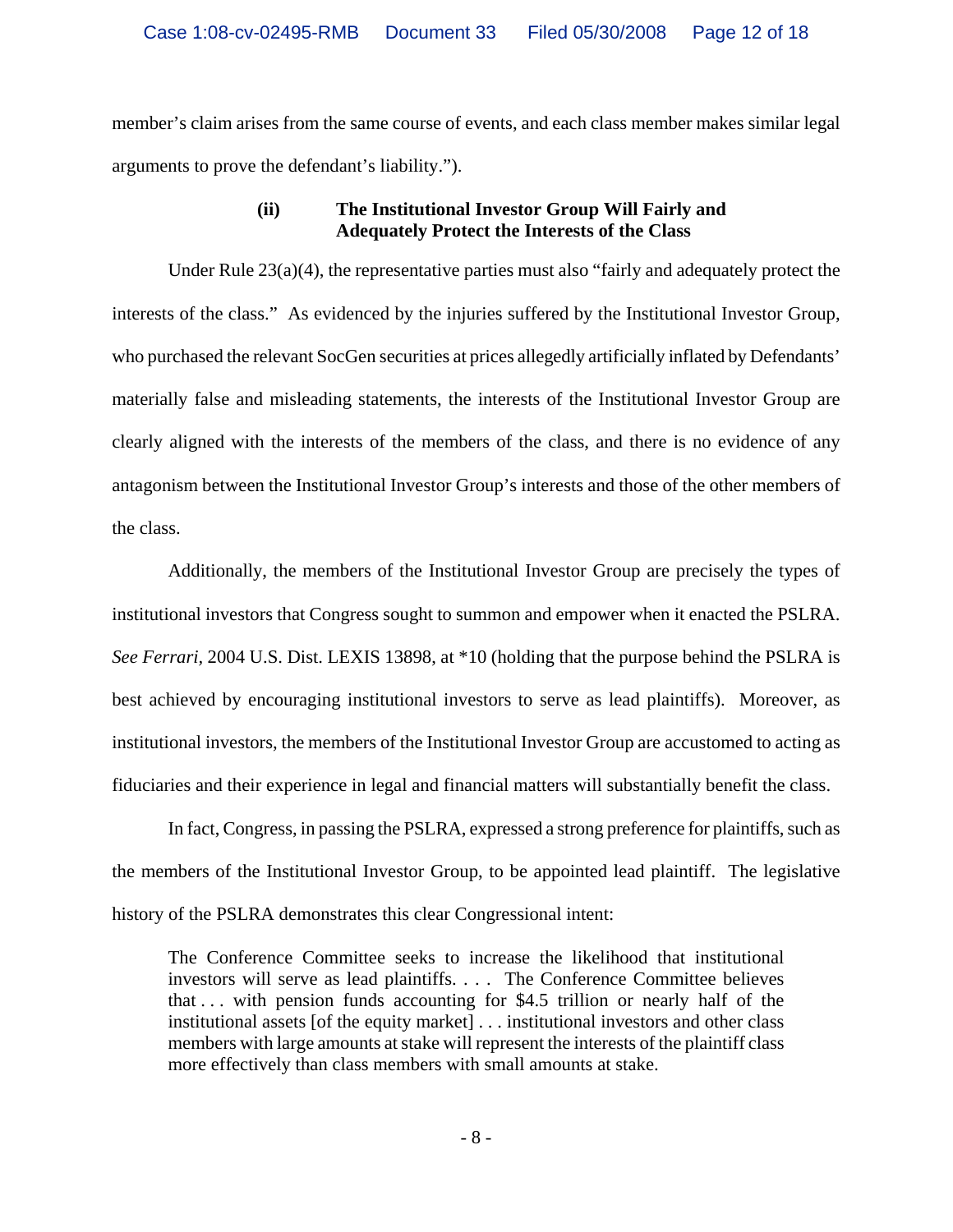House Conf. Rep. No. 104-369, 104th Cong. 1st Sess. at 34 (1995); *In re Adelphia Commc'ns. Corp. Sec. & Derivative Litig.*, No. 03 MD 1529 (LMM), 2005 U.S. Dist. LEXIS 19052, at \*4-\*6 (S.D.N.Y. Sept. 1, 2005).

The adequacy of the Institutional Investor Group is further supported by the actions that its members have taken so far in this case. As an initial matter, and as detailed in the Joint Declaration, the members of the Institutional Investor Group understand that they have a fiduciary duty to the Class, if appointed as Lead Plaintiff. *See* Joint Declaration at ¶7. With that understanding in mind, they have jointly discussed a plan of action to pursue this case that will ensure vigorous representation on behalf of the Class. *Id.* at ¶6. This includes, among other things, their implementation of decision-making and communication procedures that are designed to maximize the size of any recovery. *Id*. at ¶10. They also believe that their collective resources and experiences will provide additional benefits to the Class. *Id.* at  $\llbracket 6$ . Importantly, the members of the Institutional Investor Group are committed to actively staying involved in the monitoring and oversight of this litigation and are prepared to attend hearings, depositions and a trial, if necessary, as well as continuing to oversee the filing and preparation of pleadings by counsel.

The Institutional Investor Group has also proposed Coughlin Stoia as Lead Counsel, based on the firm's substantial experience, expertise and success in prosecuting securities class actions. *Id*. at ¶9. This experience includes its serving as sole Lead Counsel in *In re Enron Corp. Sec. Litig.*, No. H-01-3624, 2005 U.S. Dist. LEXIS 39867 (S.D. Tex. Dec. 22, 2005), in which Coughlin Stoia has obtained recoveries to date which represent the largest recovery ever obtained in a shareholder class action.

Coughlin Stoia is also particularly experienced in prosecuting litigations involving multinational corporations like SocGen, where evidence may be located throughout the world. For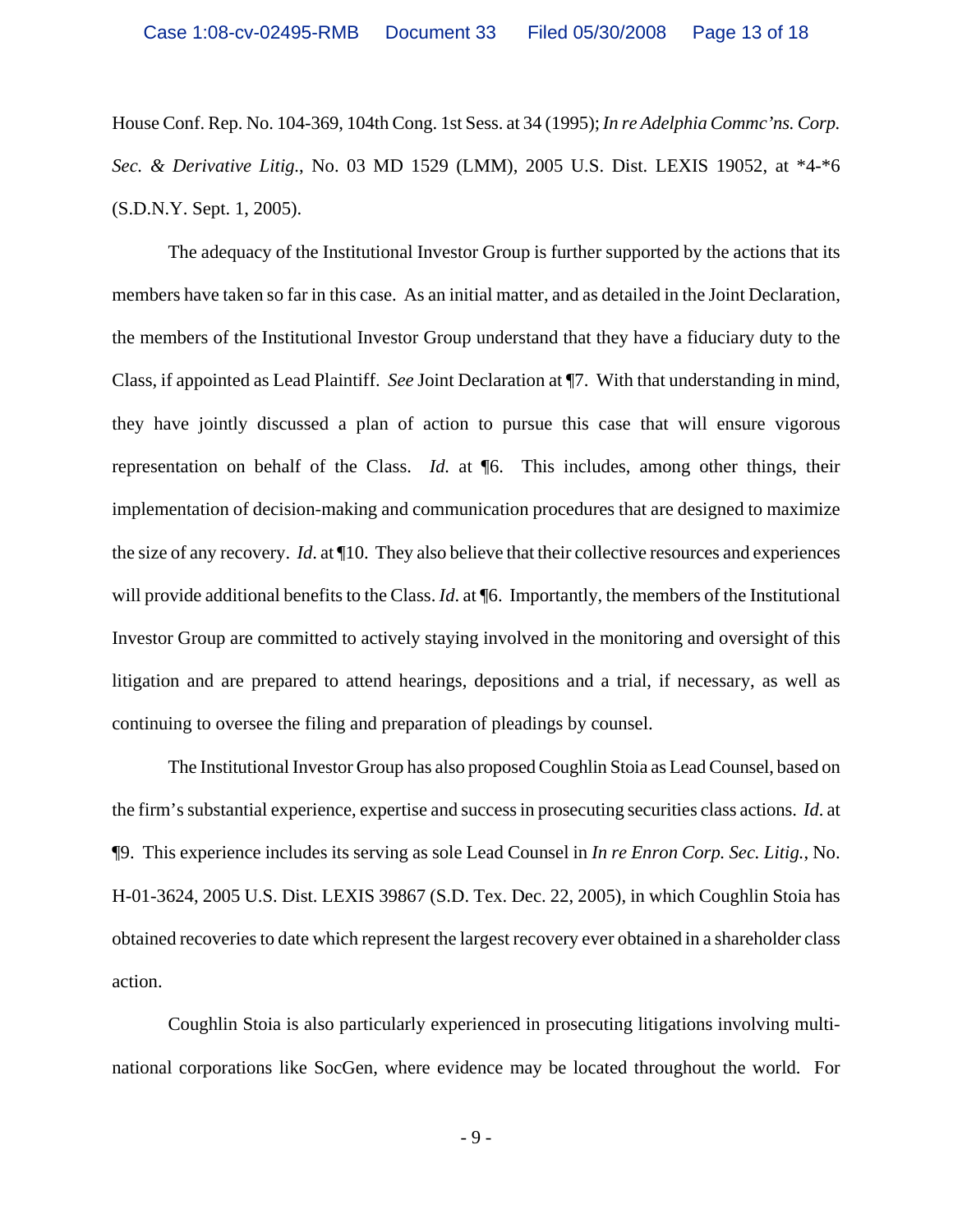example, Coughlin Stoia attorneys have served or currently serve as Lead Counsel or class counsel in actions involving Vivendi (a French corporation), UBS (Swiss banking group), Vodafone (UK company, with allegations of fraud related to its German operations), Oracle (depositions and documents located in Korea and Denmark), BAE (UK company in case focused on Saudi and South African arms deals), BP (UK oil company), GlaxoSmithKline plc (UK pharmaceuticals), Adecco (Swiss employment agency) and Alstom (French industrial group), among others. Coughlin Stoia has already established relationships with French counsel and counsel in London who will be of assistance in identifying, gathering and translating, if necessary, evidence from witnesses, regulators and any civil, criminal or regulatory actions that may be proceeding in France. Attorneys from Couglin Stoia have already identified and been in contact with key witnesses to the events that are the subject of this action and have already conducted interviews and meetings in France, with many more scheduled in the upcoming months. Coughlin Stoia attorneys are also well-acquainted with the accounting methodologies utilized by SocGen and other European companies and how those methods compare with the U.S. standards and methodologies. Thus, the Institutional Investor Group's selection of Coughlin Stoia as proposed Lead Counsel provides further evidence of its adequacy to serve as Lead Plaintiff in this case.

Accordingly, the Institutional Investor Group should be appointed as Lead Plaintiff because its losses are larger than any other Lead Plaintiff movant, and it is otherwise adequate and typical for the purposes of this motion.

#### **B. The Competing Motions Should Be Denied**

The competing motions should be denied because their respective financial interests are far smaller than the Institutional Investor Group's loss of more than \$6.8 million. *See Cavanaugh*, 306 F.3d at 732 (holding that the "only basis on which a court may compare plaintiffs competing to serve as lead plaintiff is the size of their financial stake in the controversy").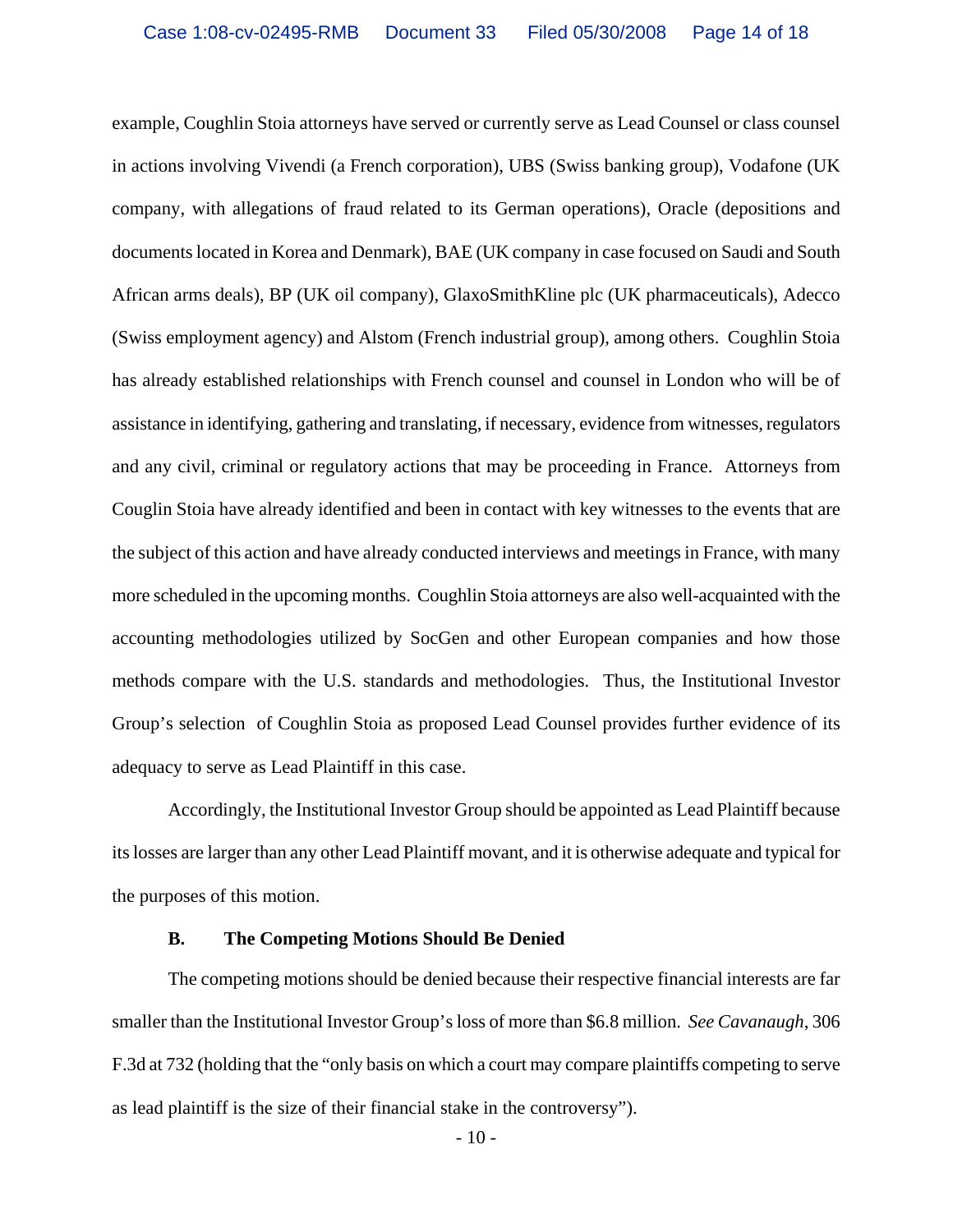## **III. CONCLUSION**

For all the reasons stated herein, the Institutional Investor Group's motion for consolidation, appointment as Lead Plaintiff and for approval of its selection of Lead Counsel should be granted and the competing motions should be denied.

DATED: May 30, 2008 COUGHLIN STOIA GELLER RUDMAN & ROBBINS LLP SAMUEL H. RUDMAN DAVID A. ROSENFELD MARIO ALBA, JR.

> /S/ Samuel H. Rudman SAMUEL H. RUDMAN

58 South Service Road, Suite 200 Melville, NY 11747 Telephone: 631/367-7100 631/367-1173 (fax)

COUGHLIN STOIA GELLER RUDMAN & ROBBINS LLP PATRICK J. COUGHLIN PATRICK W. DANIELS 655 West Broadway, Suite 1900 San Diego, CA 92101 Telephone: 619/231-1058 619/231-7423

COUGHLIN STOIA GELLER RUDMAN & ROBBINS LLP RANDI D. BANDMAN 52 Duane Street, 7th Floor New York, NY 10007 Telephone: 212/693-1058 212/693-7423 (fax)

[Proposed] Lead Counsel for Plaintiffs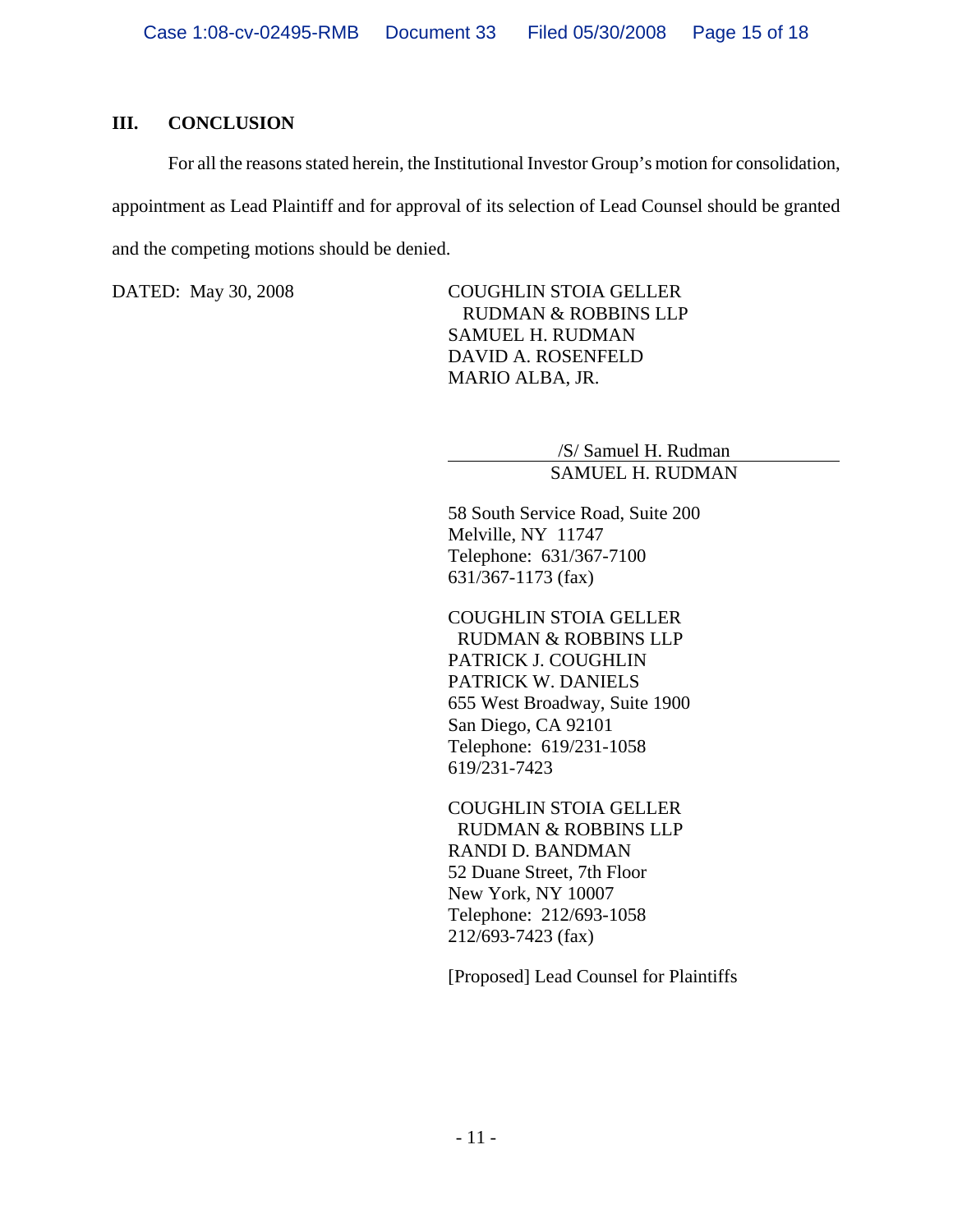#### **CERTIFICATE OF SERVICE**

I, Mario Alba Jr., hereby certify that on May 30, 2008, I caused a true and correct

copy of the attached:

Memorandum In Further Support Of The Institutional Investor Group For Consolidation, Appointment As Lead Plaintiff And For Approval Of Selection Of Lead Counsel and in Opposition to the Competing Motions

to be served: (i) electronically on all counsel registered for electronic service for this

case; and (ii) by first-class mail to any additional counsel on the attached service list.

/s/ *Mario Alba Jr.*

Mario Alba Jr.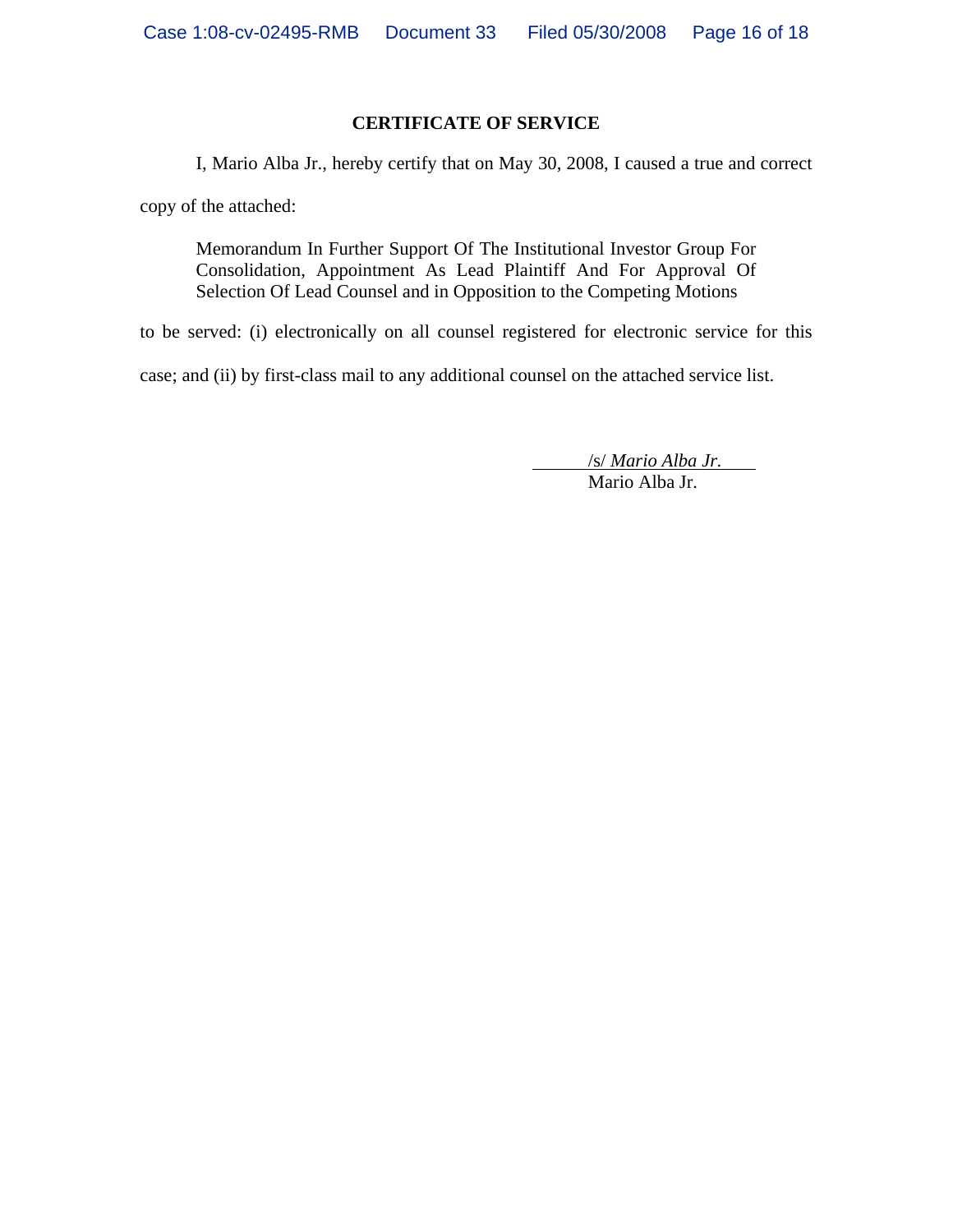## SOCIETE GENERALE

Service List - 5/30/2008 Page 1 of 2 (08-0049)

#### **Counsel For Defendant(s)**

Joseph Serino, Jr. Mark Holscher Citicorp Center, 153 East 53rd Street New York, NY 10022-4675 212/446-4800 212/446-4900(Fax) Kirkland & Ellis LLP

#### **Counsel For Plaintiff(s)**

Elizabeth A. Berney 150 East 52nd Street, 13th Floor New York, NY 10022 212/838-7797 212/838-7745(Fax) Cohen, Milstein, Hausfeld & Toll, P.L.L.C.

Samuel H. Rudman David A. Rosenfeld Mario Alba, Jr. 58 South Service Road, Suite 200 Melville, NY 11747 631/367-7100 631/367-1173(Fax) Coughlin Stoia Geller Rudman & Robbins LLP

Kent Bronson One Pennsylvania Plaza New York, NY 10119 212/594-5300 212/868-1229(Fax) Milberg LLP

Scott D. Musoff Joseph A. Matteo Four Times Square New York, NY 10036 212/735-3000 212/735-2000(Fax) Skadden, Arps, Slate, Meagher & Flom LLP

Steven J. Toll Daniel S. Sommers Matthew K. Handley 1100 New York Ave., N.W., Suite 500 Washington, DC 20005-3964 202/408-4600 202/408-4699(Fax) Cohen, Milstein, Hausfeld & Toll, P.L.L.C.

Mark C. Gardy James S. Notis 440 Sylvan Avenue, Suite 110 Englewood Cliffs, NJ 07632 201/567-7377 201/567-7337(Fax) Gardy & Notis, LLP

Jules Brody 6 East 45th Street, 4th Floor New York, NY 10017 212/687-7230 212/490-2022(Fax) Stull, Stull & Brody